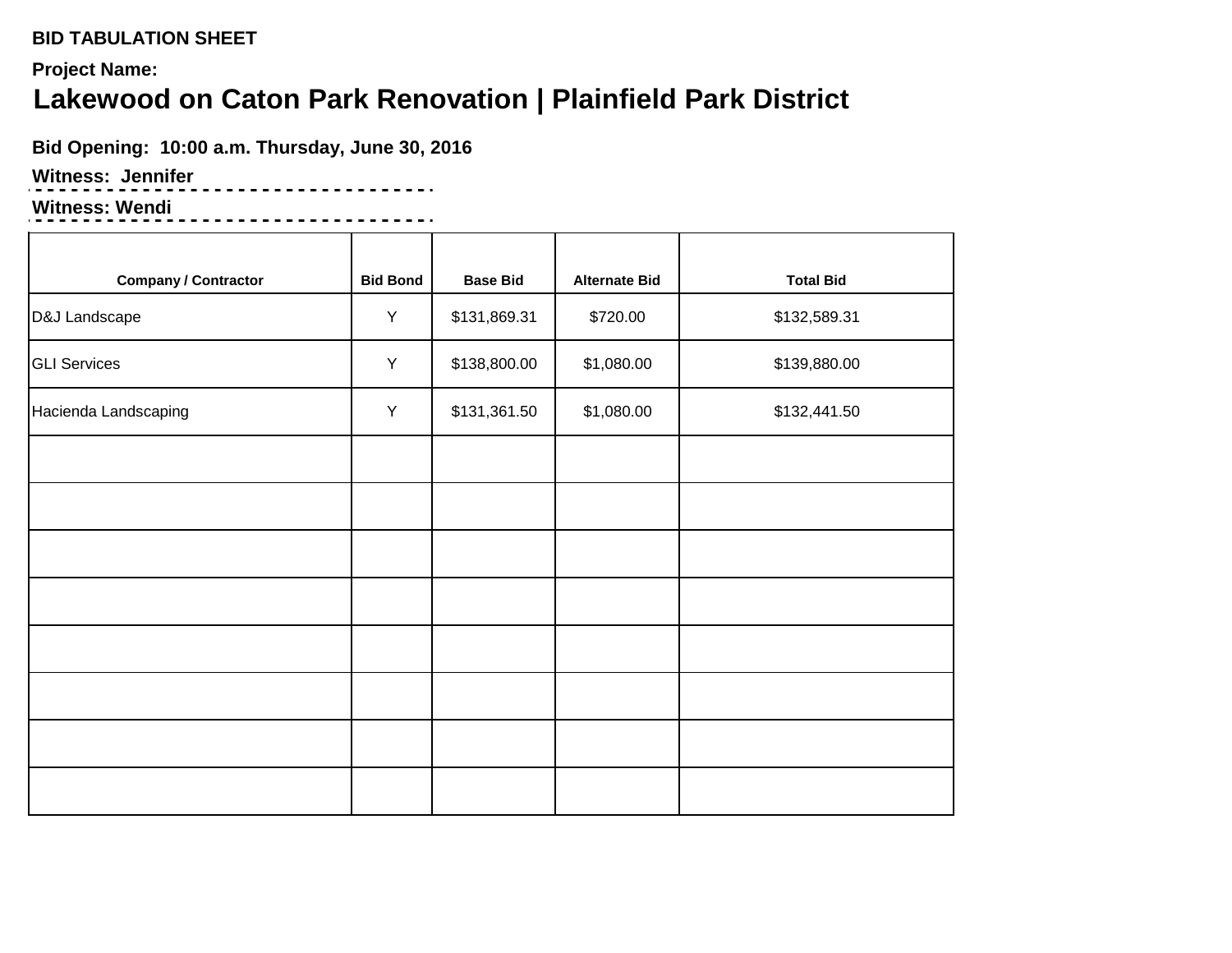#### Contract Mowing PLAINFIELD TOWNSHIP PARK DISTRICT

| Contract Mowing Services<br>February<br>25, 2016 @ 10:00 AM | Complete<br>Landscaping | Carefree Lawn<br>Maint. | Chad's Lawn<br>Service | Arroyo Lawn<br>Care |        |        |        |        |
|-------------------------------------------------------------|-------------------------|-------------------------|------------------------|---------------------|--------|--------|--------|--------|
| <b>BOND</b>                                                 |                         |                         |                        |                     |        |        |        |        |
| Base Bid 2016                                               | \$70,000.00             | \$32,371.36             | \$17,780.00            | \$48,440.00         |        |        |        |        |
| Base Bid 2017                                               | \$70,000.00             | \$32,371.36             | \$17,780.00            | \$48,440.00         |        |        |        |        |
| Base Bid 2018                                               | \$70,000.00             | \$32,371.36             | \$17.780.00            | \$49,728.00         |        |        |        |        |
| <b>TOTAL BASE BID</b>                                       | \$210,000.00            | \$97,114.08             | \$53,340.00            | \$146,608.00        | \$0.00 | \$0.00 | \$0.00 | \$0.00 |

#### Alternate Bids

| Alt. #1: Grand Prairie     | \$1,680.00 | \$840.00   | \$1,120.00 | \$980.00   |  |  |
|----------------------------|------------|------------|------------|------------|--|--|
| Alt. #2: Lakewood on Caton | \$4,200.00 | \$840.00   | \$1,540.00 | \$1,456.00 |  |  |
| Alt. #3: Woodside          | \$3.920.00 | \$1.512.00 | \$1,400.00 | \$2,184.00 |  |  |
| Alt. #4: Brookside         | \$1,904.00 | \$957.60   | \$1,400.00 | \$2,240.00 |  |  |
| Alt. #5: River/Renwick     | \$3,080.00 | \$3,452,40 | \$1,400.00 | \$2,660.00 |  |  |
| Alt. #6: Patriot Square    | \$7,000.00 | \$4.544.40 | \$2,660.00 | \$7,840.00 |  |  |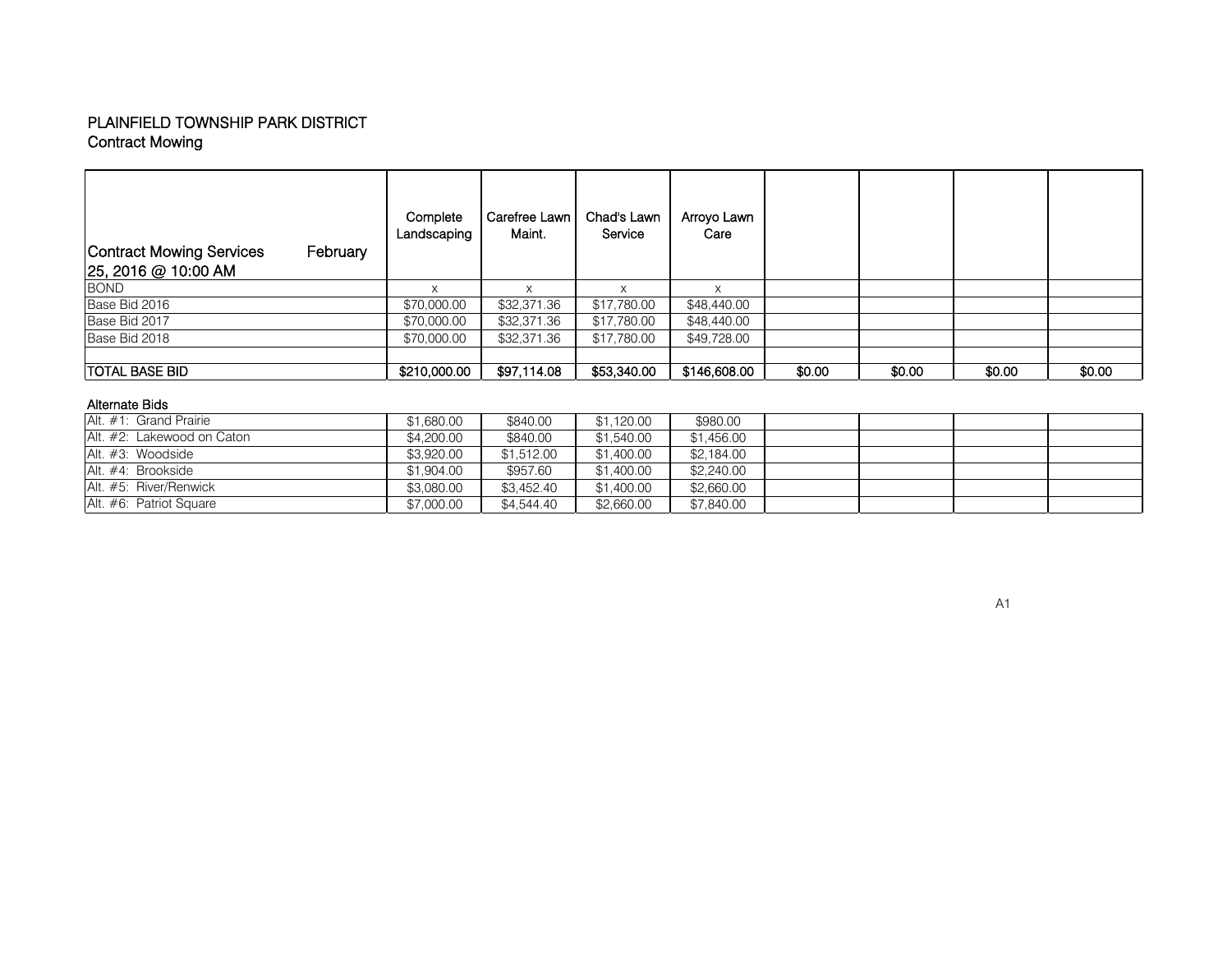## **Project Name:**

# **2016 Grand Prairie Tot Lot Park Improvements | Plainfield Park District**

**Bid Opening: 10:00 a.m. Thursday, April 28th, 2016**

<u>----------------</u>.

## **Witness: Tod**

### **Witness: Brian**

| <b>Company / Contractor</b> | <b>Bid Bond</b> | <b>Grand Prairie Tot</b><br><b>Lot Base Bid</b> | <b>Grand Prairie Tot</b><br>Lot Add Alternate A | <b>Grand Prairie Tot</b><br>Lot Add Alternate B | <b>Total Bid</b> |
|-----------------------------|-----------------|-------------------------------------------------|-------------------------------------------------|-------------------------------------------------|------------------|
| D & J Landscape             | Y               | \$58,502.07                                     | \$28,216.80                                     | \$12,332.10                                     | \$99,050.97      |
| E. Hoffman, Inc.            | Y               | \$73,885.00                                     | \$28,980.00                                     | \$5,500.00                                      | \$108,365.00     |
| Hacinda Landscaping         | Y               | \$67,425.00                                     | \$28,760.00                                     | \$10,600.00                                     | \$106,785.00     |
|                             |                 |                                                 |                                                 |                                                 |                  |
|                             |                 |                                                 |                                                 |                                                 |                  |
|                             |                 |                                                 |                                                 |                                                 |                  |
|                             |                 |                                                 |                                                 |                                                 |                  |
|                             |                 |                                                 |                                                 |                                                 |                  |
|                             |                 |                                                 |                                                 |                                                 |                  |
|                             |                 |                                                 |                                                 |                                                 |                  |
|                             |                 |                                                 |                                                 |                                                 |                  |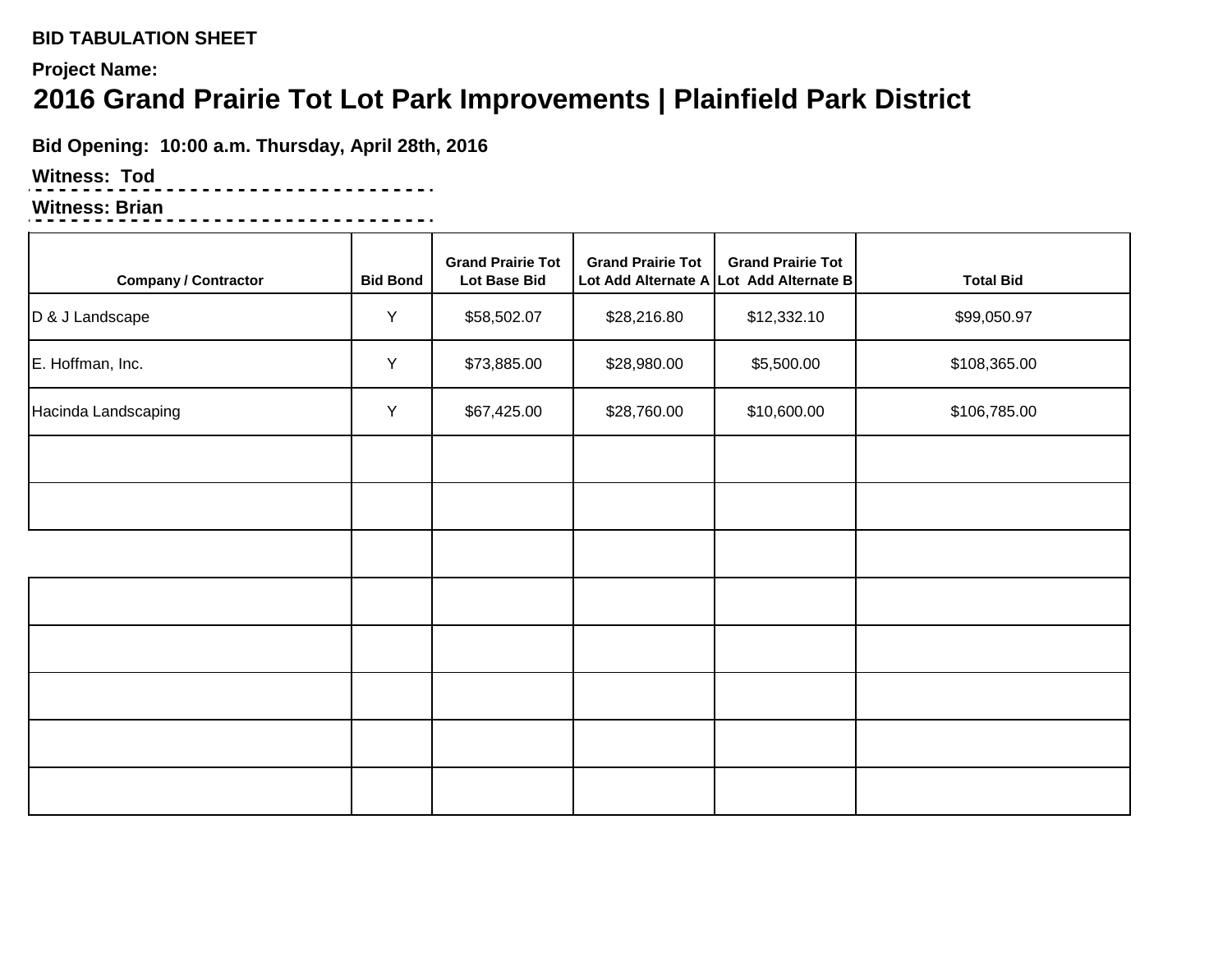**Project Name:**

# **1028: Boyscout Park Path Replacement**

<u> - - - - - - - - - - - - - .</u>

**Bid Opening: 10:00 a.m. Thursday, June 30, 2016**

**Witness: Jennifer**

**Witness: Wendi**

| <b>Company / Contractor</b>      | <b>Bid Bond</b> | <b>Base Bid: Concrete</b> | <b>Alternate Bid:</b><br><b>Asphalt</b> |
|----------------------------------|-----------------|---------------------------|-----------------------------------------|
| D & J Landscape                  | Υ               | \$83,570.00               | \$83,570.00                             |
| D Construction                   | Υ               | \$86,000.00               | \$70,400.00                             |
| Hacinda Landscaping              | Υ               | \$101,400.00              | \$82,110.00                             |
| <b>Alliance Contractors</b>      | Y               | \$141,840.00              | \$133,000.00                            |
| <b>Austin Tyler Construction</b> | Υ               | \$192,196.97              | \$192,196.97                            |
|                                  |                 |                           |                                         |
|                                  |                 |                           |                                         |
|                                  |                 |                           |                                         |
|                                  |                 |                           |                                         |
|                                  |                 |                           |                                         |
|                                  |                 |                           |                                         |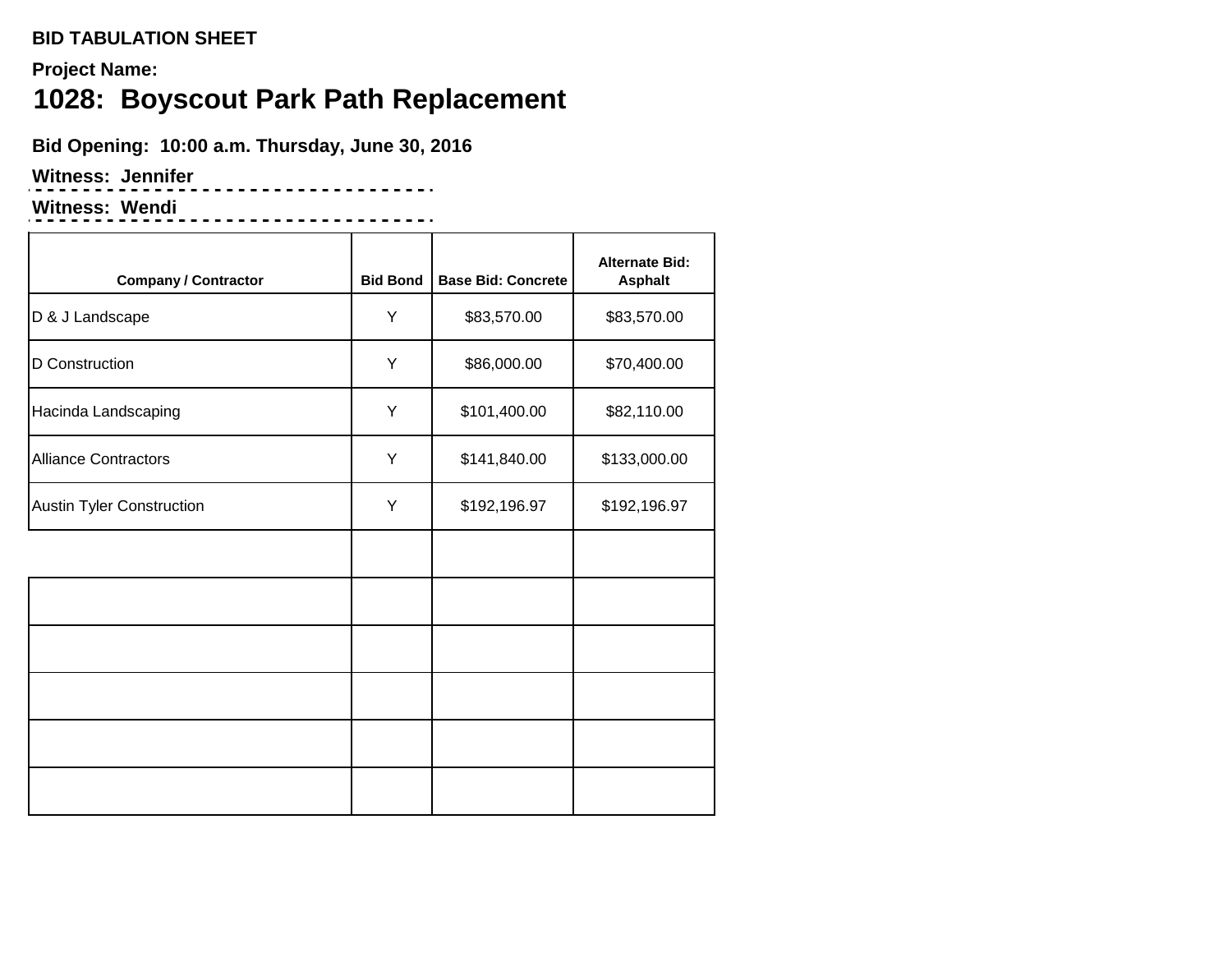# **Project Name: 2016 Walkers Grove Tot Park Improvements | Plainfield Park District**

**Bid Opening: 10:00 a.m. Thursday, April 28th, 2016**

. . . . . . . . . . . . . . . . . .

# **Witness: Tod**

# **Witness: Brian**

| <b>Company / Contractor</b> | <b>Bid Bond</b> | <b>Walkers Grove</b><br><b>Tot Park Base</b><br><b>Bid</b> | <b>Walkers Grove</b><br><b>Tot Park Add</b><br><b>Alternate A</b> | <b>Walkers Grove</b><br><b>Tot Park Add</b><br><b>Alternate B</b> | <b>Walkers Grove</b><br><b>Tot Park Add</b><br>Alternate C | <b>Total Bid</b> |
|-----------------------------|-----------------|------------------------------------------------------------|-------------------------------------------------------------------|-------------------------------------------------------------------|------------------------------------------------------------|------------------|
| D&J Landscape               | Y               | \$193,117.48                                               | \$42,779.00                                                       | \$10,119.20                                                       | \$10,119.20                                                | \$256,134.88     |
| E. Hoffman, Inc.            | Y               | \$193,509.00                                               | \$33,153.00                                                       | \$9,600.00                                                        | \$5,500.00                                                 | \$241,762.00     |
| Hacienda Landscaping        | Y               | \$186,106.00                                               | \$55,580.00                                                       | \$9,700.00                                                        | \$10,000.00                                                | \$261,386.00     |
|                             |                 |                                                            |                                                                   |                                                                   |                                                            |                  |
|                             |                 |                                                            |                                                                   |                                                                   |                                                            |                  |
|                             |                 |                                                            |                                                                   |                                                                   |                                                            |                  |
|                             |                 |                                                            |                                                                   |                                                                   |                                                            |                  |
|                             |                 |                                                            |                                                                   |                                                                   |                                                            |                  |
|                             |                 |                                                            |                                                                   |                                                                   |                                                            |                  |
|                             |                 |                                                            |                                                                   |                                                                   |                                                            |                  |
|                             |                 |                                                            |                                                                   |                                                                   |                                                            |                  |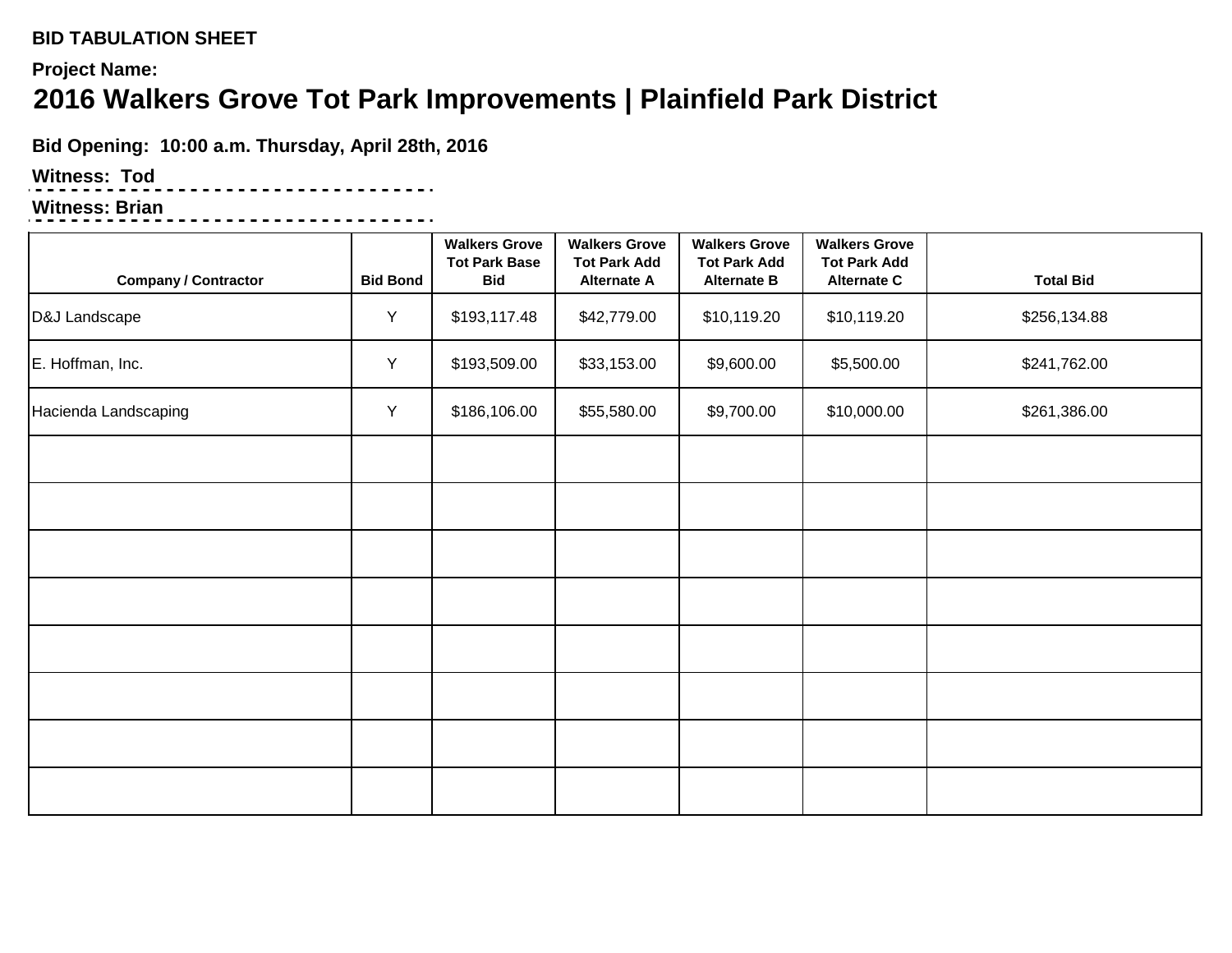**Project Name:**

# **1029: Clow Stephens Path Replacement**

. . . . . . . . . . . . . . . . . . .

**Bid Opening: 10:00 a.m. Thursday, June 30, 2016**

**Witness: Jennifer**

**Witness: Wendi**

--------------------

| <b>Company / Contractor</b> | <b>Bid Bond</b> | <b>Base Bid:</b> |
|-----------------------------|-----------------|------------------|
| D & J Landscape             | Υ               | \$66,920.00      |
| D Construction              | Υ               | \$49,765.00      |
| Advantage Paving            | Y               | \$76,139.00      |
|                             |                 |                  |
|                             |                 |                  |
|                             |                 |                  |
|                             |                 |                  |
|                             |                 |                  |
|                             |                 |                  |